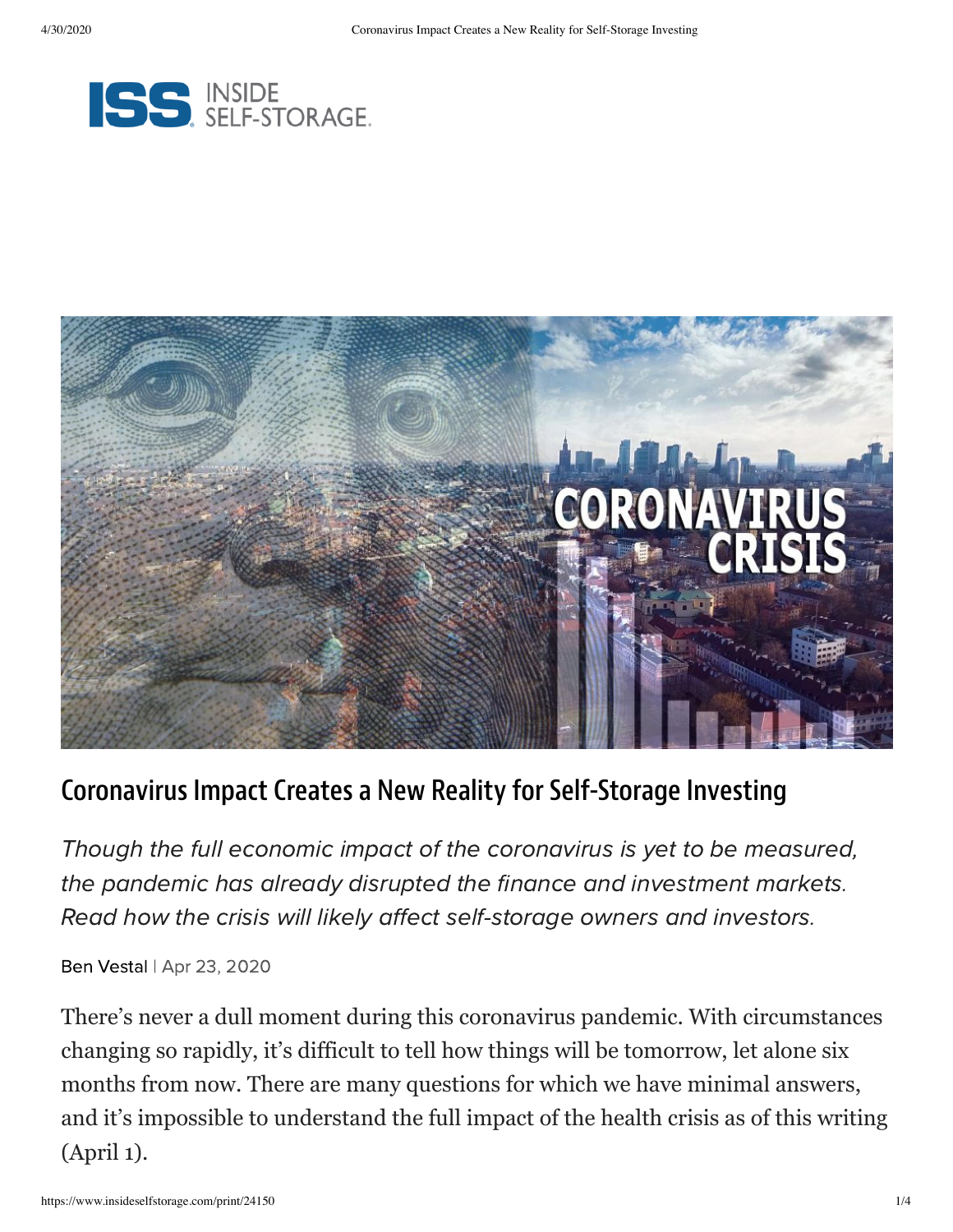The acceleration of COVID-19 and the accompanying anxiety over the past few weeks have made most recent economic reports irrelevant. The shock experienced within the financial markets is likely to reverberate through at least the next few quarters. The one thing I do know is we'll get through this crisis, and the self-storage sector will emerge stronger and better defined as part of our country's critical infrastructure. Our industry is essential even now, providing services to a multitude of trades and a solution for many Americans who now find themselves forced to work from home and create space for their makeshift office.

As we monitor the impact of the coronavirus across the self-storage landscape, I'd like to examine some key points regarding the rapidly changing investment markets. I'll also offer some predictions for owners and investors who are navigating current conditions.

## Investment Outlook

As of April 1, the uncertainty of the markets has put pressure on investors to find a safe haven. Self-storage returns will be higher and more predictable than those of alternatives like hospitality, retail, office, cash and stocks, so buyer demand continues to be strong. This'll keep capitalization (cap) rates low for the time being. However, I expect debt spreads to temporarily widen over the coming weeks. Banks will be more conservative. We've seen the commercial mortgage-backed securities (CMBS) market hit pause as everyone attempts to get their arms around the impact of the crisis, which will push cap rates upward.

Lending benchmarks remain near historic lows, and we've seen many lenders implement "floors" on interest rates, with most CMBS lenders sitting out the market until things calm down. This lack of willingness to transact will put pressure on property values. Additionally (and as expected), construction lending has tightened substantially in the last few weeks, bring a halt to most new development.

Market uncertainty has put most of the investment world on hold and left everyone wondering what'll happen with property values and cap rates. This leads me to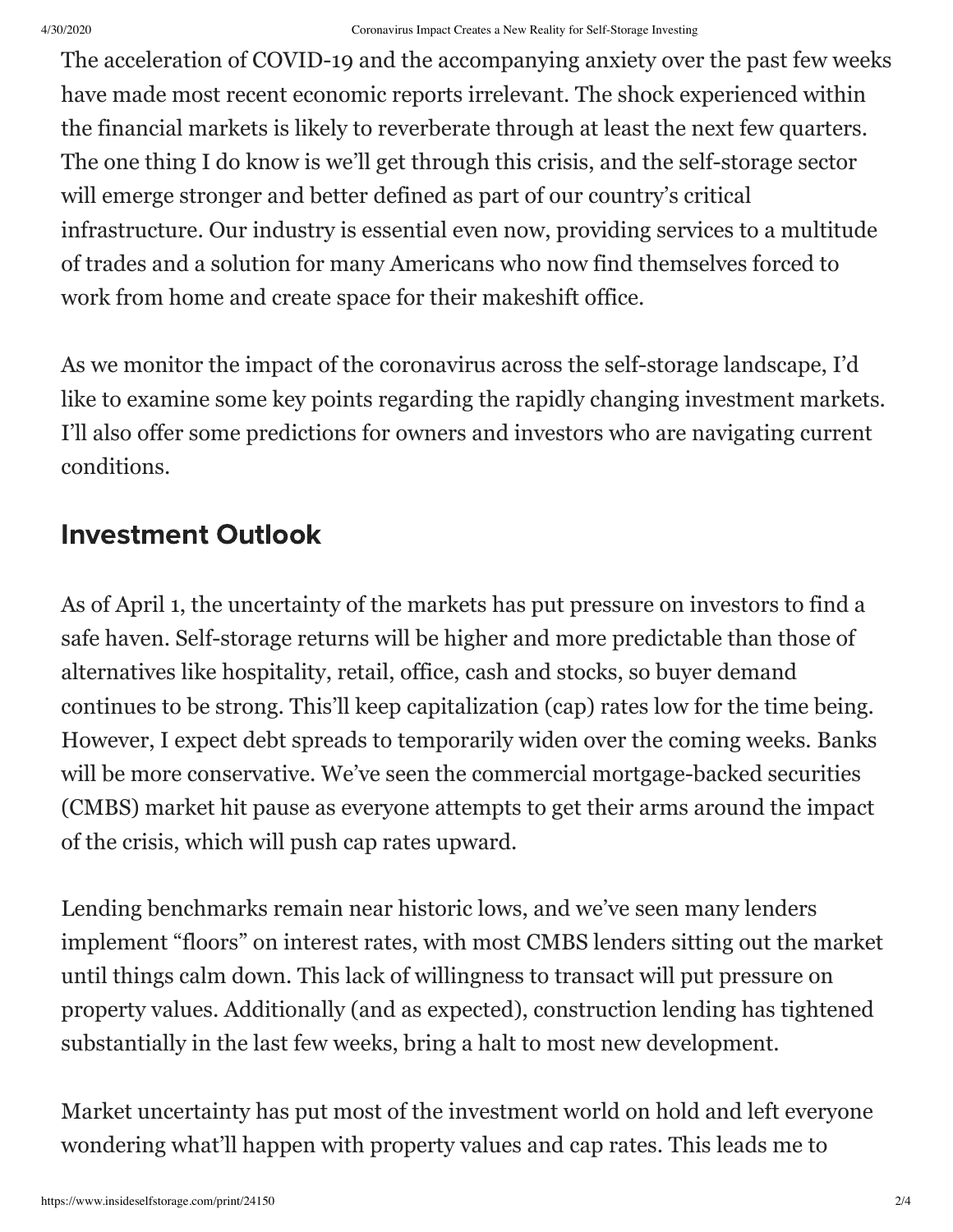believe that if you're looking to transact in the next 30 to 60 days, you'll need to be patient and allow more time for due diligence. If you're a seller, you may need to accept a discount because buyers are unable to see how things will look in the next few months. We expect transaction velocity to be slower in the near future, but then it should rapidly improve, with a robust rebound.

Of course, it's clear this temporary disruption will create some opportunities. The current investor/buyer pool varies widely from "I'm out of the market and nervous about the future" to "I'm hunting for deals and ready to buy!" Some even have *cash*! The good news is there are still more buyers than sellers.

## Industry Outlook

Right now, it's too soon to tell how the coronavirus will affect self-storage rental rates, occupancies and operating expenses, but with a meaningful disruption in the economy, we expect to see a slowdown in revenue and a flattening of net operating income over the next few quarters. This is largely due to an expected increase in delinquencies from tenants who've lost their jobs as well as the inability to aggressively raise rents on in-place customers. Tenants have become increasingly price-sensitive due to the economic uncertainty, and operators must be mindful of price-gouging legislation in their areas.

The silver lining is our industry will see a temporary push in demand from customers who've been forced to work from home and need more space, college students who need to store possessions after vacating campuses, and others who've been displaced due to layoffs. With the spring/summer rental season right around the corner, we're hopeful this will soften the landing.

Self-storage has some business advantages that'll prove meaningful during the next several quarters, too. These include a large, granular tenant base that's very resilient and the industry's ability to react quickly to the market and create demand by raising or lowering rental rates. The self-storage business model allows us to be more responsive to customer needs than other real estate sectors.